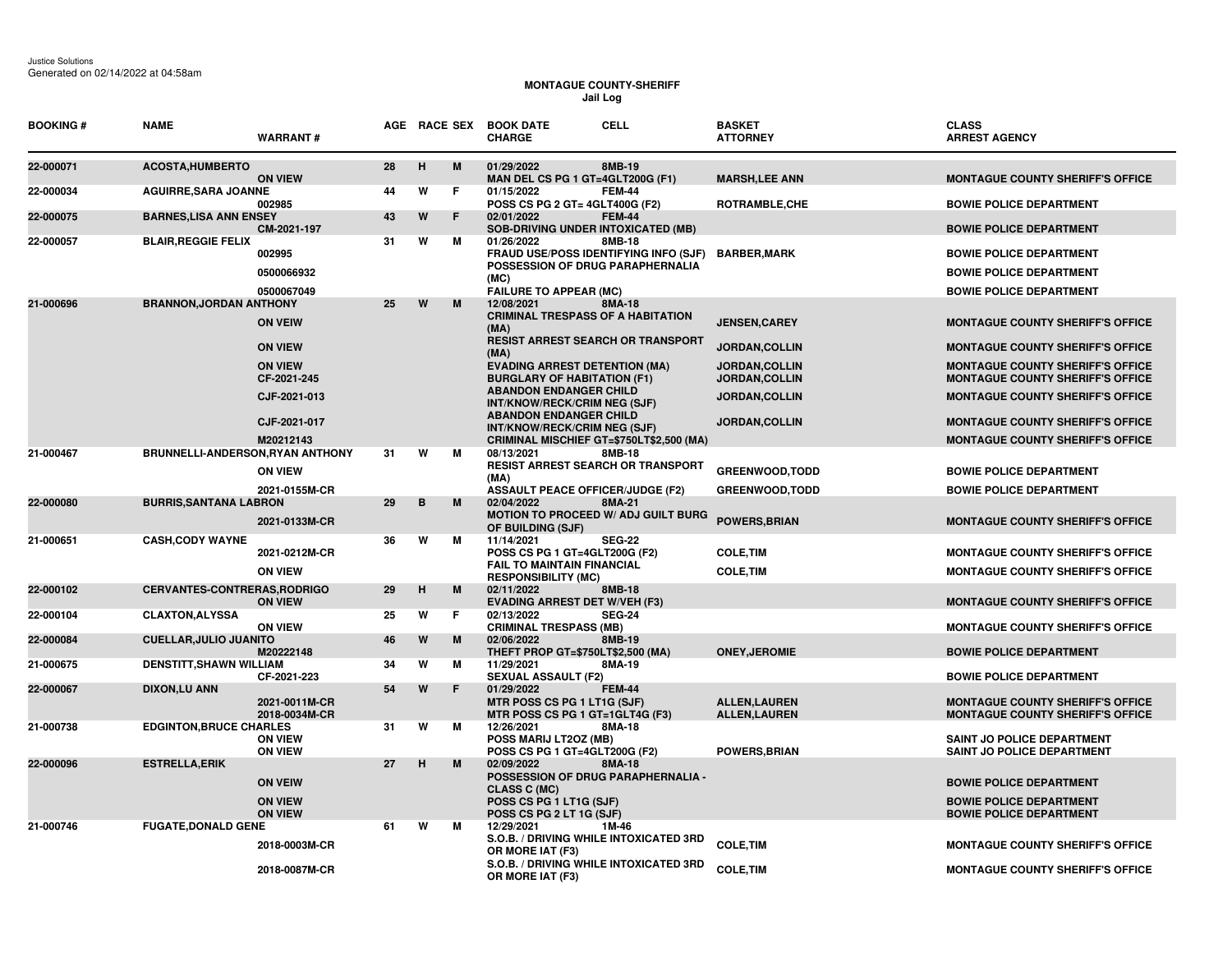| 21-000668              | <b>SMITH, COBY WAYNE</b>                                   |                                                                  | 33       | W      | M      | <b>TRS-48</b><br>11/25/2021                                                                                                                                                        |                                                                              |                                                                                                                                                                          |
|------------------------|------------------------------------------------------------|------------------------------------------------------------------|----------|--------|--------|------------------------------------------------------------------------------------------------------------------------------------------------------------------------------------|------------------------------------------------------------------------------|--------------------------------------------------------------------------------------------------------------------------------------------------------------------------|
| 21-000709              | SMITH, CACIA ALEXANDRIA                                    | CJF-2021-014<br>CJF-2021-016                                     | 27       | W      | F.     | 12/14/2021<br><b>FEM-44</b><br><b>ABANDON ENDANGER CHILD</b><br>INT/KNOW/RECK/CRIM NEG (SJF)<br><b>ABANDON ENDANGER CHILD</b><br>INT/KNOW/RECK/CRIM NEG (SJF)                      | <b>MARSH,LEE ANN</b><br><b>MARSH,LEE ANN</b>                                 | <b>MONTAGUE COUNTY SHERIFF'S OFFICE</b><br><b>MONTAGUE COUNTY SHERIFF'S OFFICE</b>                                                                                       |
|                        |                                                            | 2020-0133M-CR<br>2020-0134M-CR<br><b>ON VIEW</b>                 |          |        |        | MTP - POSS CS PG 1 GT=4GLT200G (F2)<br>MTP - EVADING ARREST DETENTION W/VEH Williams, Roger<br>OR WATERCRAFT (SJF)<br><b>RESIST ARREST SEARCH OR TRANSPORT</b><br>(MA)             | <b>WILLIAMS, ROGER</b><br>Williams, Roger                                    | <b>BOWIE POLICE DEPARTMENT</b><br><b>BOWIE POLICE DEPARTMENT</b><br><b>BOWIE POLICE DEPARTMENT</b>                                                                       |
| 21-000266              | <b>SANDERS, LANE JOSEPH</b>                                |                                                                  | 25       | W      | M      | <b>MATERIAL/MINOR (MA)</b><br>05/07/2021<br>8M-16                                                                                                                                  |                                                                              |                                                                                                                                                                          |
| 22-000087              | <b>SAMPSON, DAVID LYNN</b>                                 | 21-016                                                           | 31       | W      | м      | 02/07/2022<br>8MB-21<br>SOB - SELL DIST DISPLAY HARMFUL                                                                                                                            |                                                                              | MONTAGUE COUNTY SHERIFF'S OFFICE                                                                                                                                         |
| 22-000065              | PADGETT, AMY ELIZABETH                                     | 2020-0042M-CR<br>2020-0153M-CR<br>2020-0154M-CR<br>2021-0192M-CR | 25       | W      | F      | 01/29/2022<br><b>FEM-43</b><br><b>MTR - BURGLARY OF HABITATION (F2)</b><br>MTR - POSS CS PG 1 GT=1GLT4G (F3)<br>MTR - POSS CS PG 1 LT1G (F)<br>MTR - POSS CS PG 1 GT=4GLT200G (F2) | <b>COLE, TIM</b><br><b>COLE, TIM</b><br><b>COLE, TIM</b><br><b>COLE, TIM</b> | SAINT JO POLICE DEPARTMENT<br><b>SAINT JO POLICE DEPARTMENT</b><br>SAINT JO POLICE DEPARTMENT<br>SAINT JO POLICE DEPARTMENT                                              |
| 22-000106              | <b>OLSEN, PAUL MATTHEW JR</b>                              | <b>ON VIEW</b><br><b>ON VIEW</b>                                 | 27       | W      | м      | 02/14/2022<br><b>HLD-39</b><br>UNL CARRYING WEAPON (MA)<br>POSS CS PG 2 GT= 4GLT400G (F2)                                                                                          |                                                                              | <b>MONTAGUE COUNTY SHERIFF'S OFFICE</b><br><b>MONTAGUE COUNTY SHERIFF'S OFFICE</b>                                                                                       |
| 22-000022              | <b>NEISS, JERRY ALAN</b>                                   | F20212625                                                        | 35       | W      | M      | 01/12/2022<br>8MB-21<br>FAIL TO COMPLY SEX OFF DUTY TO REG<br>LIFE/ANNUAL (F3)                                                                                                     | <b>JORDAN,COLLIN</b>                                                         | <b>MONTAGUE COUNTY SHERIFF'S OFFICE</b>                                                                                                                                  |
| 22-000011              | <b>NAIL, AARON EUGENE JR</b>                               | <b>ON VIEW</b>                                                   | 37       | W      | м      | 01/06/2022<br>8MA-19<br>POSS CS PG 1 GT=1GLT4G (F3)                                                                                                                                | <b>POWERS, BRIAN</b>                                                         | <b>BOWIE POLICE DEPARTMENT</b>                                                                                                                                           |
|                        |                                                            | <b>ON VIEW</b><br>2021-0142M-CR                                  |          |        |        | <b>ITEMS 5LT10 (F3)</b><br><b>POSS DANGEROUS DRUG (MA)</b><br>CAPIAS/MTP-POSS CS PG 1 LT1G (SJF)                                                                                   | <b>JORDAN,COLLIN</b><br><b>JORDAN,COLLIN</b>                                 | <b>BOWIE POLICE DEPARTMENT</b><br><b>BOWIE POLICE DEPARTMENT</b>                                                                                                         |
|                        |                                                            | <b>ON VIEW</b><br><b>ON VIEW</b>                                 |          |        |        | \$100-\$750) (MB)<br><b>FRAUD USE/POSS IDENTIFYING INFO #</b>                                                                                                                      | <b>JORDAN,COLLIN</b>                                                         | <b>BOWIE POLICE DEPARTMENT</b>                                                                                                                                           |
|                        |                                                            | <b>ON VIEW</b>                                                   |          |        |        | <b>EVADING ARREST DETENTION (MA)</b><br>POSS STOLEN PROP(THEFT PROP                                                                                                                |                                                                              | <b>BOWIE POLICE DEPARTMENT</b><br><b>BOWIE POLICE DEPARTMENT</b>                                                                                                         |
| 21-000747<br>21-000744 | <b>MCGEE, KEVIN SCOTT</b><br><b>MONEY, WESLEY FRANKLIN</b> | <b>ON VIEW</b>                                                   | 50<br>25 | W<br>W | м<br>M | 12/30/2021<br>8MB-21<br>AGG ASSAULT DATE/FAMILY/HOUSE<br>W/WEAPON (F1)<br>12/29/2021<br>8MB-21                                                                                     |                                                                              | <b>BOWIE POLICE DEPARTMENT</b>                                                                                                                                           |
| 22-000097              | <b>LOCKLEAR, DAIDRIAN QUINTIN</b>                          | CR-81093-1<br>CR-81092-1                                         |          |        |        | 8MB-18<br><b>UNL CARRYING WEAPON (MA)</b><br>POSS MARIJ LT20Z (MB)                                                                                                                 |                                                                              | <b>BOWIE POLICE DEPARTMENT</b><br><b>BOWIE POLICE DEPARTMENT</b>                                                                                                         |
|                        |                                                            | CF-2022-125<br>CF-2022-124<br><b>ON VIEW</b><br>CF-2022-133      | 19       | В      | M      | POSS CS PG 1 LT1G (SJF)<br>THEFT PROP GT=\$2,500LT\$30K (SJF)<br><b>POSS DANGEROUS DRUG (MA)</b><br>THEFT PROP GT=\$2,500LT\$30K (SJF)<br>02/10/2022                               | YANDELL, TRAVIS<br>YANDELL, TRAVIS<br>YANDELL, TRAVIS                        | <b>MONTAGUE COUNTY SHERIFF'S OFFICE</b><br><b>MONTAGUE COUNTY SHERIFF'S OFFICE</b><br><b>MONTAGUE COUNTY SHERIFF'S OFFICE</b><br><b>MONTAGUE COUNTY SHERIFF'S OFFICE</b> |
| 22-000056              | <b>LEMONS, DANIEL DEWAYNE</b>                              | CF-2022-123                                                      | 36       | W      | м      | <b>SEG-25</b><br>01/25/2022<br>UNLAWFUL POSSESSION FIREAM BY FELON <sub>YANDELL,</sub> TRAVIS<br>(F3)                                                                              |                                                                              | <b>MONTAGUE COUNTY SHERIFF'S OFFICE</b>                                                                                                                                  |
| 21-000701              | HULEN, REBECCA DANIELLE                                    | 2021-0123M-CR                                                    | 31       | W      | F.     | <b>FEM-43</b><br>12/09/2021<br>MAN DEL CS PG 1 GT=4GLT200G (F1)                                                                                                                    |                                                                              | <b>MONTAGUE COUNTY SHERIFF'S OFFICE</b>                                                                                                                                  |
| 21-000679              | <b>HOWARD, MARCY LYNN</b>                                  | F1530580L<br>CF-2021-241<br>CM-2021-263                          | 47       | W      | F.     | 11/30/2021<br><b>FEM-43</b><br>SOB - MAN DEL CS PG 1 GT=4GLT200G (F1)<br>POSS CS PG 1 LT1G (SJF)<br>POSS MARIJ LT20Z (MB)                                                          |                                                                              | <b>MONTAGUE COUNTY SHERIFF'S OFFICE</b><br><b>MONTAGUE COUNTY SHERIFF'S OFFICE</b><br><b>MONTAGUE COUNTY SHERIFF'S OFFICE</b>                                            |
|                        |                                                            | 002964<br>002963<br>002962                                       |          |        |        | <b>CRIMINAL TRESPASS (MB)</b><br><b>RESIST ARREST SEARCH OR TRANSPORT</b><br>(MA)<br>CRIMINAL MISCHIEF GT=\$750LT\$2,500 (MA)                                                      |                                                                              | <b>SAINT JO POLICE DEPARTMENT</b><br><b>SAINT JO POLICE DEPARTMENT</b><br><b>SAINT JO POLICE DEPARTMENT</b>                                                              |
| 22-000073              | <b>HOLLAR, DILLON WAYNE</b>                                | 003001                                                           | 29       | W      | M      | <b>CRIMINAL TRESPASS (MB)</b><br><b>SEG-23</b><br>01/31/2022                                                                                                                       | <b>BAKER, DOUGLAS L.</b>                                                     | <b>BOWIE POLICE DEPARTMENT</b>                                                                                                                                           |
| 22-000079              | <b>HILL, JOHN CHRISTOPHER</b>                              | PRL2105000127                                                    | 37       | W      | М      | ICE HOLD ()<br>02/02/2022<br>8MB-18                                                                                                                                                | <b>ODOM,LANHON</b>                                                           | <b>TEXAS DEPARTMENT OF PUBLIC SAF</b>                                                                                                                                    |
|                        |                                                            | F2021568                                                         |          |        |        | <b>SOB - SEXUAL ASSAULT IN DISASTER AREA <sub>ODOM,</sub>LANHON</b><br>(F1)                                                                                                        |                                                                              | <b>TEXAS DEPARTMENT OF PUBLIC SAF</b>                                                                                                                                    |
| 21-000295              | HERNANDEZ, OSCAR ALFREDO                                   | 17075932                                                         | 26       | н      | M      | ALL CLASS C/ OPEN CONTAINER (MC)<br>05/21/2021<br>1M-47                                                                                                                            |                                                                              | <b>MONTAGUE COUNTY SHERIFF'S OFFICE</b>                                                                                                                                  |